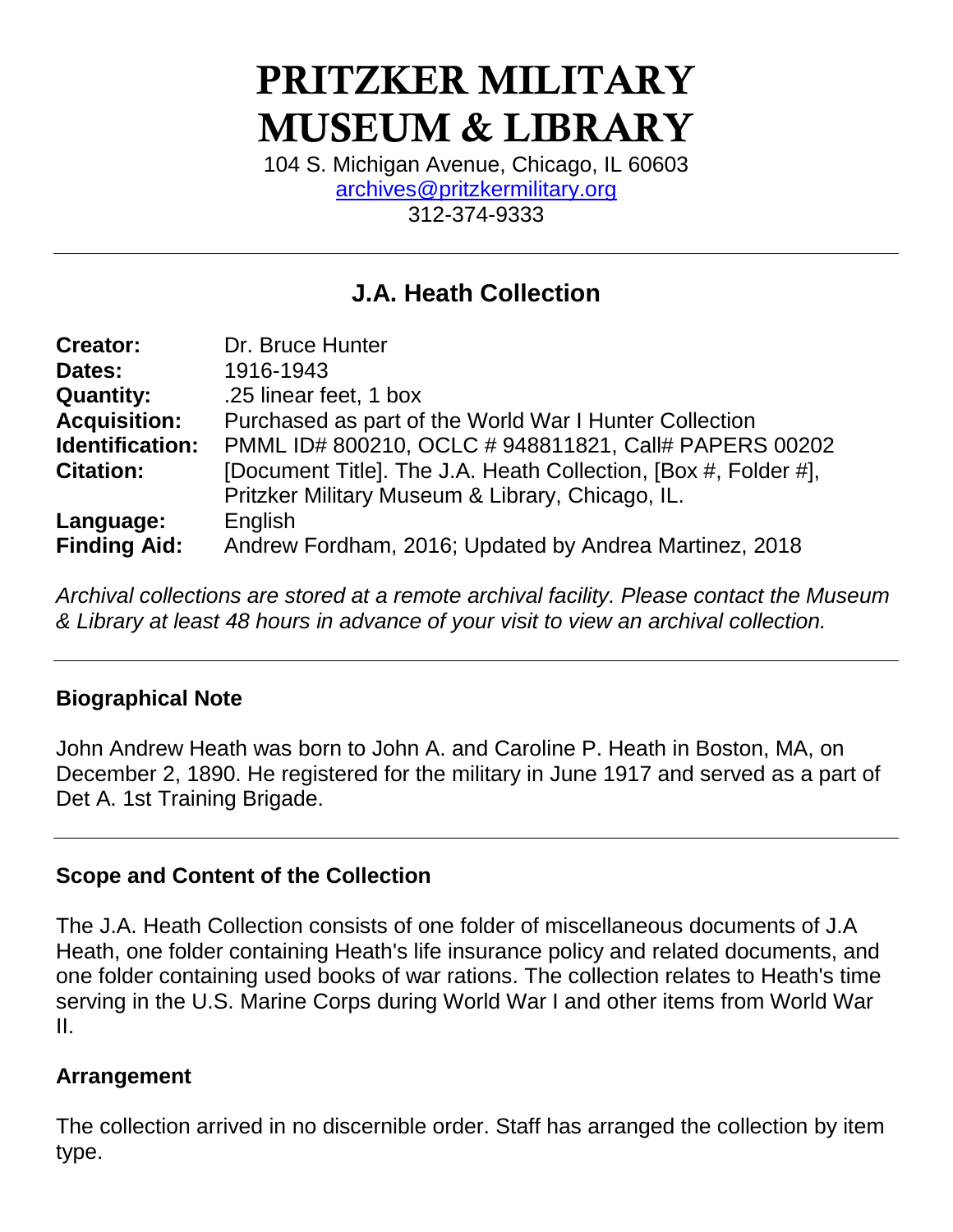## **Rights**

Copyrights held by Dr. Bruce Hunter were transferred to the Pritzker Military Museum & Library. All other rights are held by the author or publisher. Users assume responsibility for following copyright laws as established by US Code Title 17.

#### **Separations**

| <b>Item ID</b> | Call<br><b>Number</b> |                          | <b>Description</b><br><b>Artifacts</b> | Location |
|----------------|-----------------------|--------------------------|----------------------------------------|----------|
| 800210015      |                       | <b>Brass belt buckle</b> |                                        | Tray     |

## **Key Subjects**

This collection is indexed under the following headings in the Library's online catalog. Researchers interested in materials about related topics, persons, or places should search the catalog using these subject headings.

#### **Subjects**

Life insurance policies Military training camps – United States Ration books – United States

#### **Container List**

| <b>Box Folder</b> | Item ID $#$ | Title                                                                              | <b>Dates</b> |
|-------------------|-------------|------------------------------------------------------------------------------------|--------------|
| 1                 |             | <b>Miscellaneous Documents</b>                                                     | 1916-1918    |
|                   |             | 800210001 Gear marking stencils                                                    | n.d.         |
|                   | 800210002   | Training for the Trenches, basic training<br>cartoons                              | 1917         |
|                   | 800210003   | Leather bound book - Views of first training<br>regiment at Plattsburg, N.Y., 1915 | 1916         |
|                   | 800210004   | Sexually transmitted disease booklet -<br><b>Friend or Enemy?</b>                  | 1916         |